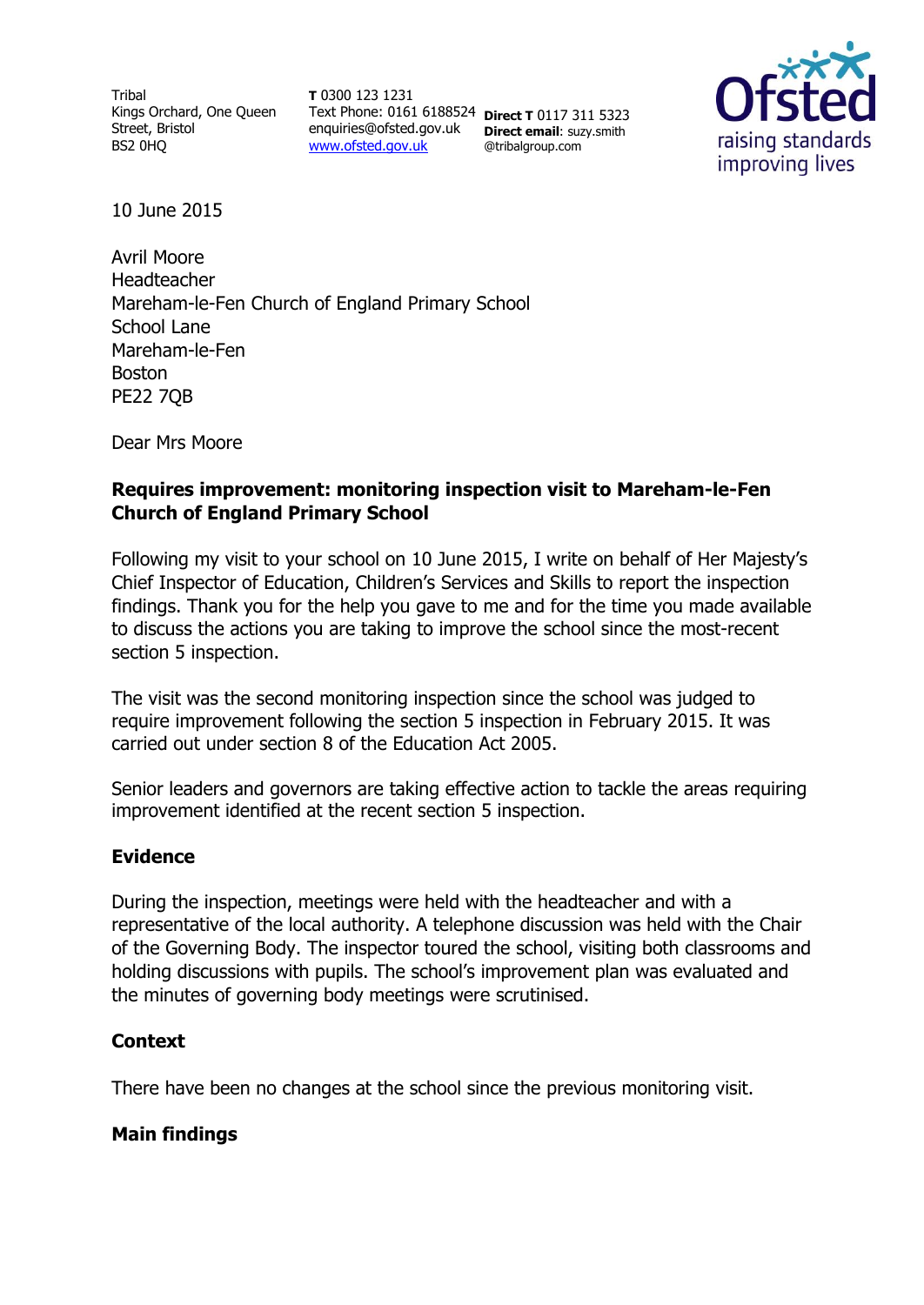

The pace of development at the school has increased since the previous monitoring visit. It has been steady and sure, though not rapid.

You have worked well with a national leader of education from another school to implement a well-conceived programme of staff development. That programme has helped you to make important improvements in teaching. For example, teaching assistants are now involved much more productively in supporting the pupils' learning. They are, along with the class teachers, asking better questions of the pupils. The qestions are related much more closely to what the pupils need to learn. As a result, the questions are helping the pupils to think more deeply and make more progress than was the case previously. The school's data show that the progress of the pupils currently at the school is better than last year.

The teachers and teaching assistants are yet using the pupils' responses to questions to determine what they pupils need to do next. The staff's responses to the pupils' answers do not always provide enough information to the pupils about what has been learned, or still needs to be learned. The work provided to the pupils is still not always providing enough challenge to help the pupils make rapid progress.

You have revised the school improvement plan. It is now clearer who is responsible for leading particular developments at the school. The arrangements for checking on progress in implementing the plan are also much clearer.

The governing body is more active in checking on what is happening at the school. Members are better informed than before about a range of things, including the data about the pupils' progress. In part, that is because they have increased the range and number of activities through which they get information about the school at first hand. As a result, they are starting to ask more and better questions. For example, they are able to question subject leaders about their work and there is now a schedule of occasions when the subject leaders have to report directly to the governing body. That is assisting the subject leaders to be more effective in monitoring what is happening in their areas of responsibility. The work of the governing body is still not, however, prompting rapid improvement.

### **External support**

The local authority acted quickly after the previous monitoring visit and revised the programme of support for the school substantially. The revised support has been instrumental in speeding up the pace of development at the school.

The local authority has, rightly, kept the programme of support under review and is appropriately reducing the amount of support, as it has become evident that you are increasingly taking responsibility for and control of the school's improvement. Nevertheless, the local authority has identified correctly that many of the developments at the school have not had sufficient time to become fully established and is maintaining appropriate oversight of its progress accordingly.